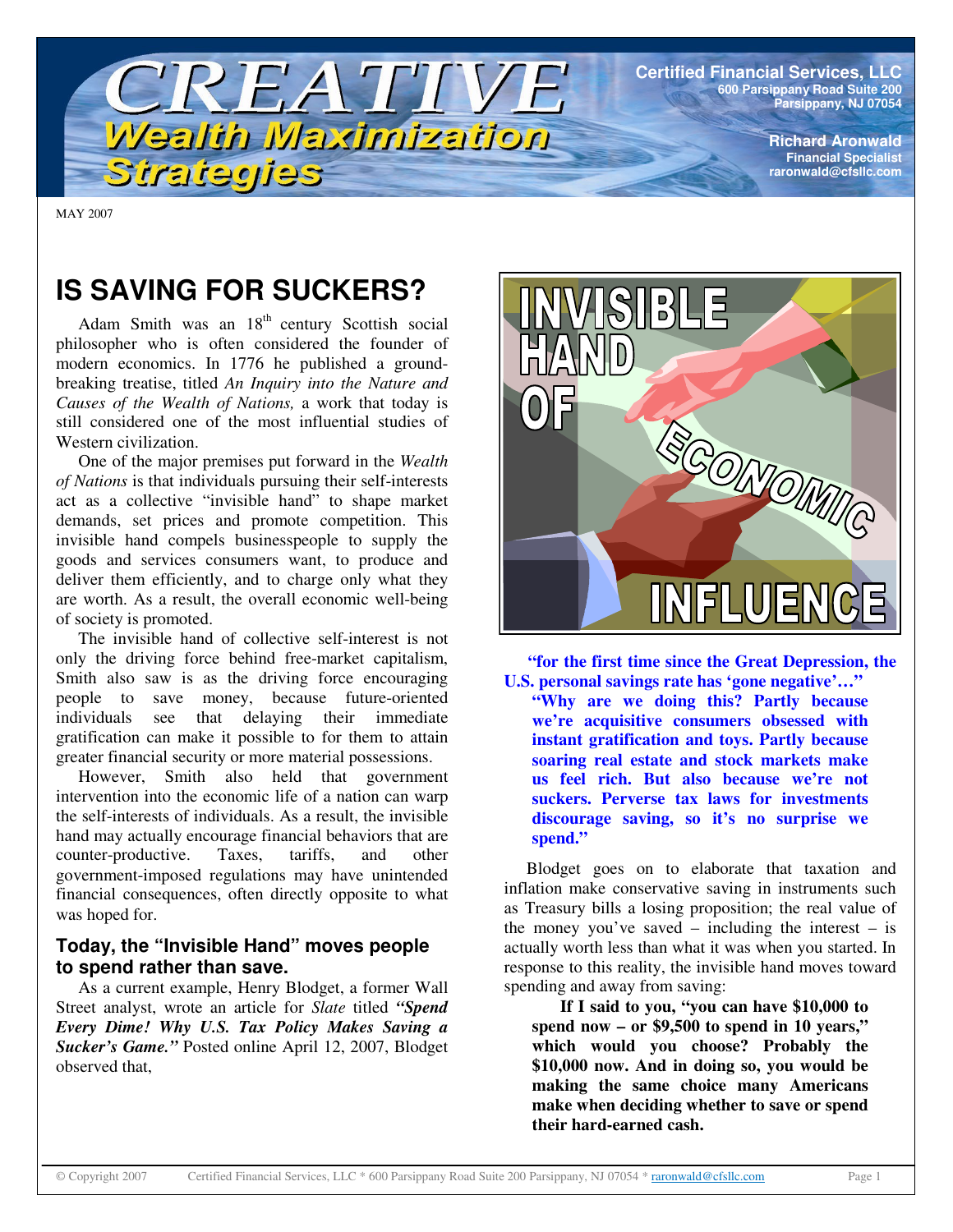An interesting bit of anecdotal evidence tends to support Blodget's observations. In a January 23, 2007 Wall Street Journal article titled 'What, Me Save?', Robert Frank reported that even the nation's richest bankers and stock traders were spending most of their performance bonuses; "they figure they have plenty of time to save and invest. And so, they say, they'd much rather spend."

Going on to investment options with the potential for higher return than Treasury bills, Blodget writes that while the taxes on stock dividends and long-term capital gains may not be as high as the income tax charged on interest, these taxes still function as an invisible hand to shape investor behavior. For example, "if your stock's best gains are behind it, if you switch to a better stock, it might be years after paying your tax bill before you get back to even." Blodget also notes that today's government authorized retirement vehicles are "only *taxdeferred.* When you fork over income tax on withdrawals, much of the tax advantage is lost."

All in all, Blodget makes a persuasive case for spending the money now. Considering taxes and inflation, saving just doesn't seem to be in your best interests.

**Of course, there's one problem:** If you don't have an income, you can't spend. As long as we are working, our wages can provide the income to pay the bills and meet our needs and wants. But eventually, most of us lose some or all of our working capacity, and are faced with retirement. Now we need savings to provide the income. While Social Security may still be one source of income for retirement, the consensus is that you will need savings of your own – even if the Invisible Hand is moving you to spend instead. Under current tax and inflationary conditions, saving might be a sucker's game, but *not saving* isn't the answer. There's got to be a different approach.

#### **Re-educating the Invisible Hand**

In the *Wealth of Nations*, Adam Smith mentioned other forces besides government intervention that could skew the results of the invisible hand. Free markets delivered the best results when all parties had good information and open access to the market. But when some groups had inside information while others were ignorant, it created competitive disadvantages. The ignorant invisible hand moved people to make stupid decisions.

Blodget may be correct in characterizing U.S. tax policy on investments as "perverse." **But the bigger problem might be ignorance among the general public as to the best purpose and value of saving.** For a large percentage of the populace, saving is a one-step process with the primary objective of securing a retirement. You make deposits. The account compounds. At retirement, the compounded savings provide an

income. Simple as 1-2-3. That's the perspective many people have in regard to saving. And while it may be the prevalent view, you can make an argument that it's not the most informed one.

There's a simple axiom of success that says "If you want to be successful, do what successful people do." Did you ever ask yourself what truly wealthy people have done to accumulate their wealth? Did you ever wonder about the success principles they use? And did you ever wonder if the successful individuals "save for retirement"?

Think of someone who you consider very prosperous. Did they "become rich" by "saving for retirement"?

Our guess? Their prosperity is almost certainly the result of something other than good saving habits. Through education and/or experience, they may have developed a very sought-after, highly-compensated skill. Or perhaps they established businesses or acquired properties to achieve a high level of income. And quite likely they used the profits from their own efforts to take a financial stake in people who are doing the same thing.

As James Davidson, an investor, economist, and author of the *Sovereign Individual*, states:

**"Simply penny-pinching, per se, is not a recipe for becoming meaningfully rich. It is only a preliminary step that would permit someone without inherited capital or a significant annual cash flow to make the kind of investments that could actually lead to riches."**

Andrew Carnegie was the wealthiest man in the world at the beginning of the  $20<sup>th</sup>$  century. In his time, his net worth was higher than Bill Gates' is today. Carnegie wrote a book, *The Gospel of Wealth*, which detailed his thoughts and insights into prosperity. As part of the book, Carnegie made some basic observations about wealth and the place that *saving* played in achieving it.

Carnegie said true prosperity was defined as,

**"fortunes, not moderate sums of money saved by many years of effort, the returns from which are required for the comfortable maintenance and education of families."**

For Carnegie, true financial success came from "fortunes, not moderate sums." He didn't dismiss saving as wasted effort, but was clear that saving was only a

*Saving was the amassed capital that made it possible to begin pursuing true financial prosperity. Savings are most productive when "active."*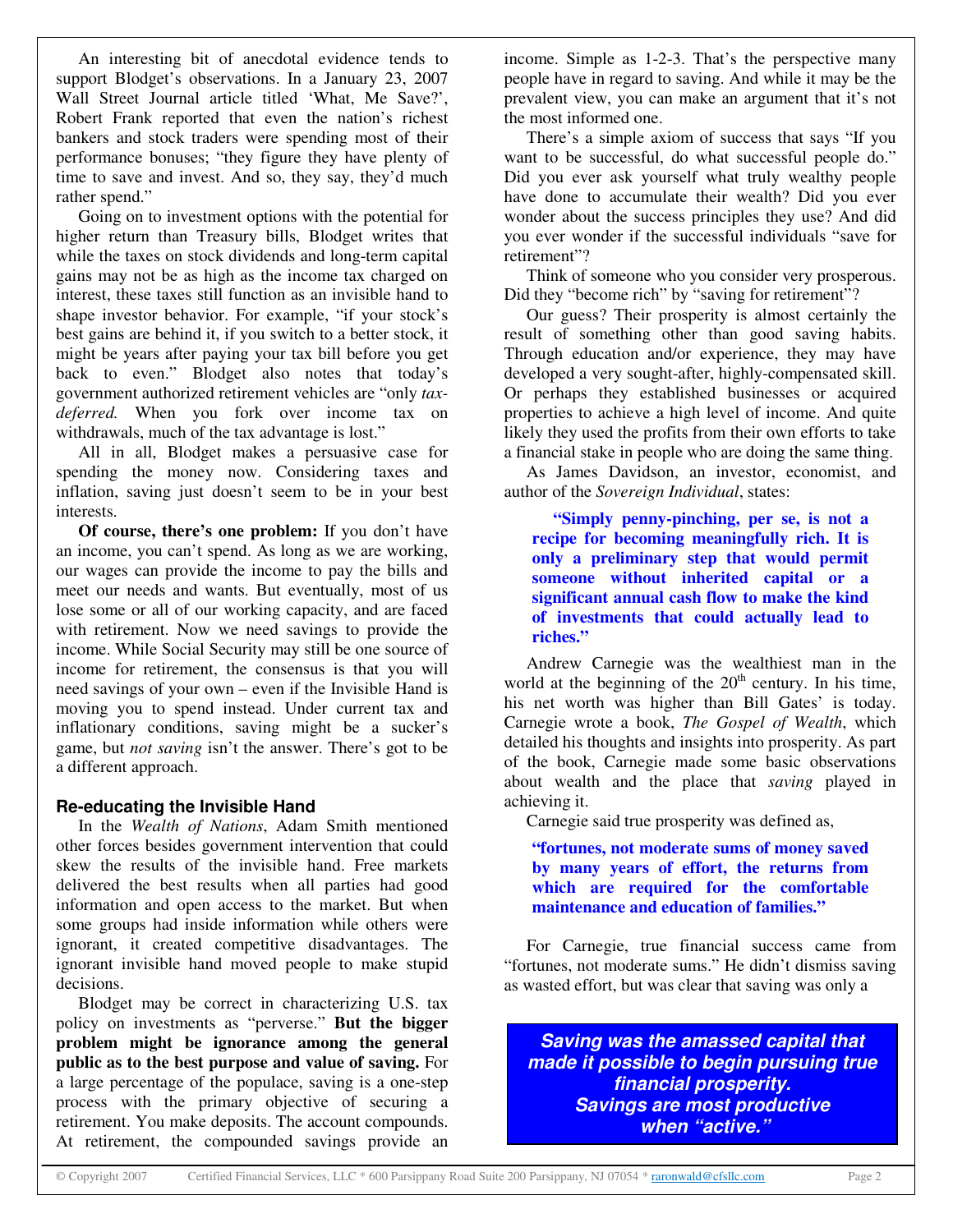minor part of obtaining prosperity. He said saving *"is not wealth, but only competence, which it should be the aim of all to acquire."* Saving was a basic trait that all financially responsible people should develop, but also just a starting point.

Most wealthy people have not achieved their financial success by long-term saving. Whatever excess they accumulated was not put in "compounding mothballs" for two or three decades, but rather used as the springboard to launch or improve some business, project, development, etc. From this perspective, saving was the amassed capital that made it possible to begin pursuing true financial prosperity. Savings is the catalyst for something greater.

Thus, based on observation, it is reasonable to conclude that saving, in order to capitalize an ownership or a development opportunity, is a financial strategy with far greater potential than simply "saving for retirement."

This observation can be expanded to a general application: **One's savings are most productive when "active."** A "stagnant" savings account delivers only one action, compounding interest. Savings, actively applied as capital, can be used to deliver a variety of additional benefits and opportunities.

### **"But what if I don't want to change careers, start a business or buy real estate?"**

While ownership or development opportunities may offer the greatest opportunity for significant wealth, not everyone has the inclination or ambition to use savings for entrepreneurial ventures. Even the best business opportunities have risks, and some people are riskaverse, especially when it comes to their savings. No matter what the opportunity, they can't handle the emotional stress that would result from using savings as capital for another venture. However…

**There are other ways to "activate" your savings.** While these strategies may not be as dramatic, even smaller actions can result in increased profitability. As good financial professionals, we have lots of these ideas for clients.

From a marketing perspective, saving for retirement is the "easy sale" – simple to comprehend, designed for the masses. And because of this simplistic approach, many people remain tied to doing nothing more than making a deposit now, and hoping there will be something meaningful awaiting them at a later date. Meanwhile the invisible hand of self-interest keeps slapping their subconscious mind, saying, "why are you doing this, when your savings are losing purchasing power the longer you hold them?"

If the only plan for your savings is to compound, Blodget might be right: Taxes and inflation could make saving a sucker's game. But if you want the Invisible Hand to pat you on the back and encourage you to save money, consider ways to make your savings active.

**IS YOUR FINANCIAL PROGRAM "ACTIVE" OR STAGNANT? IS IT TIME TO GET MOVING? WE HAVE MANY IDEAS FOR "ACTIVATING" YOUR SAVINGS TO DO MORE.**

## **THE COST OF NOT HAVING WORKING CAPITAL**

**cap·i·tal** 'ka-pa-tal, *noun.* **Accumulated goods devoted to the production of other goods.**



Think about your own situation. You probably have a mortgage, a car payment, maybe a couple of credit cards with balances on them. In a

"typical" household with a \$200,000, 30-year mortgage at a fixed rate of 6.5%, the monthly payment is \$1,265. A \$20,000, 60-month auto loan at 8.5% is \$400 a month. Add in credit cards, college loans, etc., and the cost of using someone else's capital could easily be payments of \$2,000 or more each month.

How much of that \$2,000 monthly outlay is just interest? During the first four years of the 30-year, \$200,000 mortgage, interest comprises 84% of the payment! If the auto loan is less than two years old, and only minimum payments are made on the credit card balances, the greater portion of each payment is interest. Thus, for \$2,000 in payments to creditors, it wouldn't be unusual for 80% (or \$1,600) to consist of interest. A lot of your income is transferred away, earning someone else interest because **they had the capital available for use, and you didn't.**

## **Evaluating Your Financial Team:**



## **4 Levels of competence** and compatibility

Success in any endeavor is usually a group effort. There are several reasons for this. First, most of us don't have all the requisite skills,

expertise or time to be excellent at everything. Second, a collaborative effort often yields results that are greater than what one person could have achieved alone. While it is possible to go it alone, things often go better when you have a team working with you.

If you are serious about ordering your financial world and striving to reach specific objectives, you will want to assemble a team of financial professionals to help you.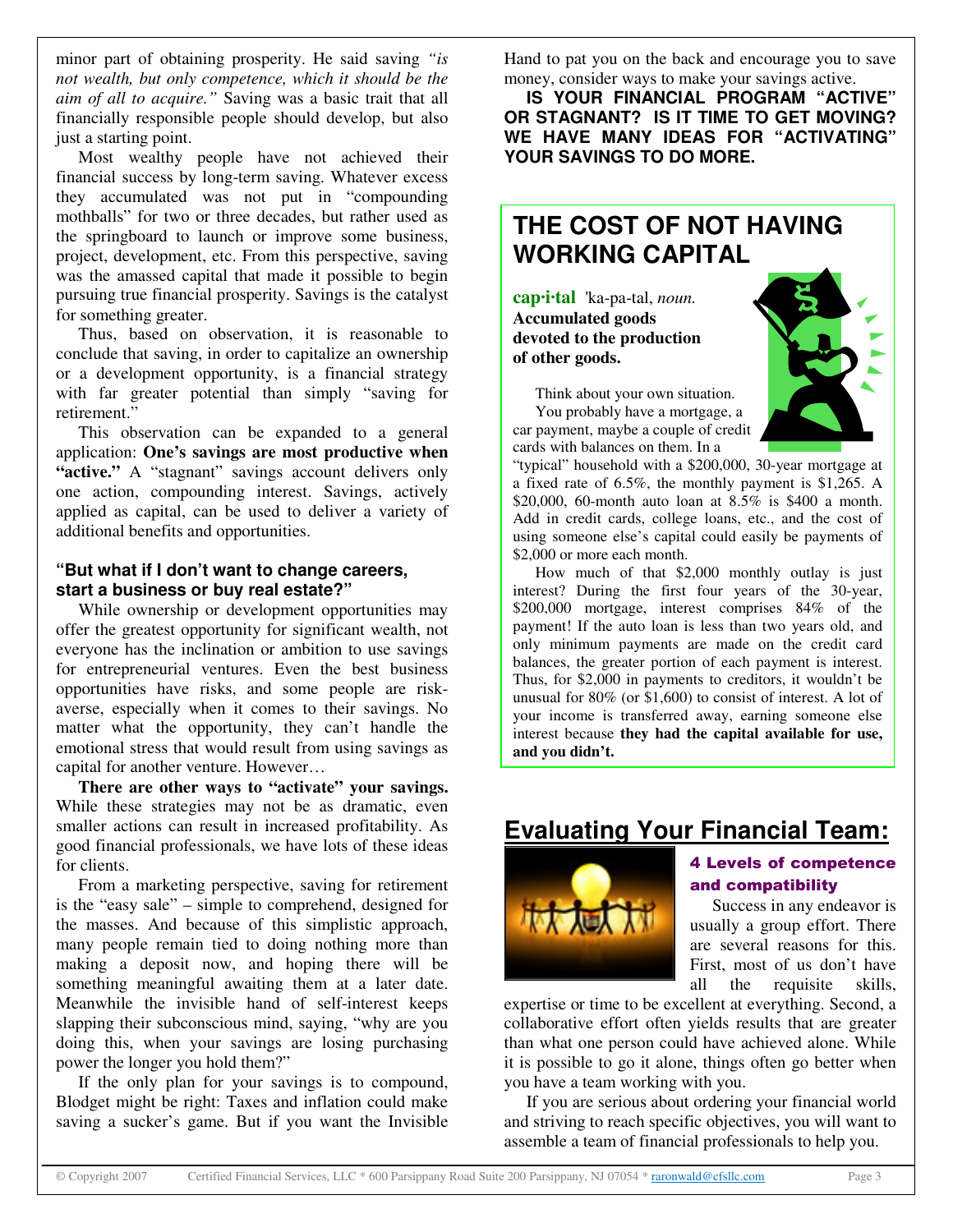While there are no written-in-stone rules about the composition of your team, a typical roster should include people who have expertise regarding legal issues, taxation and accounting, insurance and investments.

When we say assembling a team, this doesn't mean you must meet with other friends at a bar and hold a draft to designate an attorney, CPA, insurance agent and broker ("Hey, you're on the team. Practice is at six on Thursday. Our uniforms are *sweet*!"). But you should develop a working relationship with these people so that when something comes up, from an audit to a windfall, you know who to talk to.

As you consider who might be a good fit for your financial team, the following is a simple checklist you can use as a guideline to assess potential candidates, as well monitor how well these professionals are performing on your behalf.

**Philosophy.** Philosophy is the way you see things, particularly the way you see money in relation to the rest of your life. Everyone has a philosophy, even if they don't articulate it. And everyone has a financial philosophy that's more sophisticated than "I wanna be rich." There are other factors like the motivation for wealth, the amount of energy and effort pursuing wealth should take, etc. You want your team of professsionals to have financial philosophies that if not similar to yours, are at least compatible.

Principles. Principles are basic courses of action that correspond with your philosophy. Not necessarily hard and fast rules, they are standards to help you make practical application of your philosophy. When faced with a new financial situation, your team should help you determine which principles have direct application. For example, your philosophy of borrowing may be to use it sparingly with the goal of eventually becoming debt-free. At a principle level, you might break it down by saying you will not borrow for depreciating items (like cars or computers) but will borrow to acquire assets that often appreciate or provide income (real estate, rental equipment, etc.).

**Planning.** At some point, you will need specific direction regarding your unique situation. The discussion must move from the abstract generalities to concrete details. So, if your philosophy makes an inheritance a priority, you may quickly conclude that obtaining life insurance is a smart way to address the issue. Now you need to take action. You must decide on a specific type of policy in an amount that matches your specific objectives. Your specialists must have the ability to develop specific detailed plans that reflect both your philosophies and principles.

**Precision.** Even if you have the specifics of your plan lined up, there's still the matter of executing. It's like a man who has a target, a gun, and ammunition, and the physical and mental ability to load the gun and pull

the trigger. He has all the resources required to hit the target; but there's still the issue of aim. Many wellconceived financial plans fail because of sloppy execution.

Precision is being able to successfully execute the task at hand. It may be as small as changing a beneficiary on a retirement account, or something more significant like corresponding with the IRS in a timely manner. The question is: Did the job get done, and did it get done right?

### **Some additional thoughts:**

**Even though the philosophy drives everything else, it's probably the toughest thing to evaluate.** In many cases, the only way to accurately assess whether your financial philosophies are compatible is by getting to know the individual over a period of time. But most interaction with financial professionals doesn't begin at a philosophical level. Quite often, it's just the opposite. You want a will and trust prepared before traveling overseas, or a tax return filed before the extension deadline. Those are specific precision-level issues that need to be addressed now. No philosophical discussion is necessary.

**A person who provides competent service and advice at a Precision level is more valuable than someone with a compatible Philosophy, but poor execution.** A great idea that's never implemented is worthless. Work with people who have a track record of getting things done – correctly and on time.

**If you have strongly-held philosophical beliefs, you may still be able to work well at a Precision level with those who aren't perfectly compatible with you.** If you decide you want automobile insurance with a \$1,000 deductible, and no collision coverage, you may not need anything more than a Property & Casualty agent to execute your orders. If you know you need an extension filed with the IRS, a philosophical discussion of taxation isn't relevant. Just make sure the people on your team know their assignments – if you don't need another philosophical adviser, make that clear.

**Eventually, establishing a priority relationship with someone like your financial professional can result in the coordination of all your other advisers, assuming all four levels are compatible.**

Make a mental list of the players on your financial team. Better yet, write it on paper. (If you're married, share the list with your spouse, and see if your picks are the same.)

Now evaluate each of them based on the four criteria listed above. Are these people philosophically aligned with you? Can they provide practical principles that coincide with your philosophy? Have they helped you develop specific plans and then completed them?

How good is your team? Does it need to be upgraded? Remember, the better the players around you, the more likely you can win the game.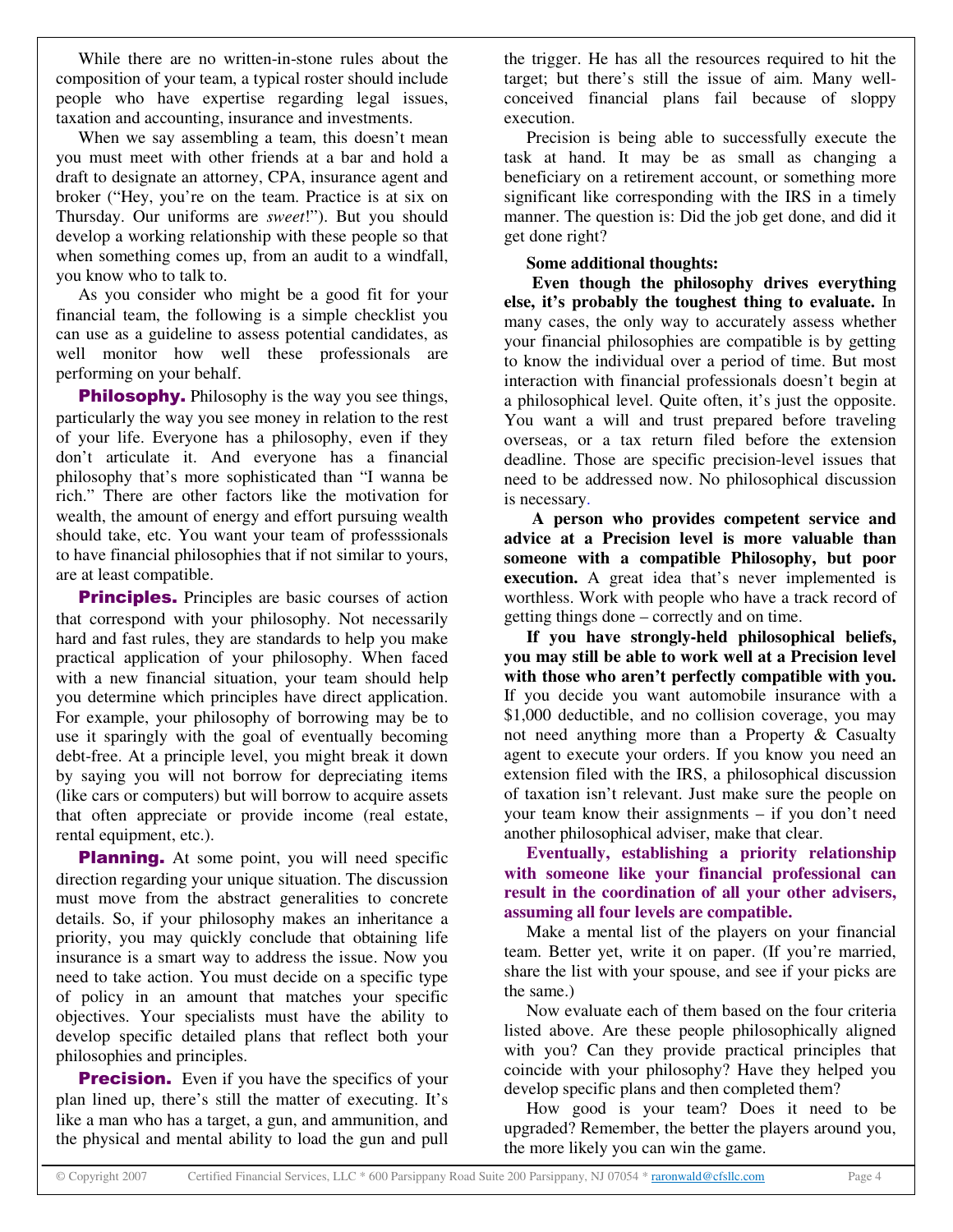## **SUBPRIMES ARE NOT SUBLIME**

In the past three months, a new phrase has moved to the top of the financial lexicon: **Subprime.** Some headlines:

#### **Subprime Fears Spread, Sending Dow Down 1.97% (***Wall Street Journal***, March 14, 2007.)**

**Loan Rangers, Default rate by subprime mortgage borrowers is the wild card in a strong economy. (***World***, March 10, 2007.)**

What's going on? What Are Subprime Mortgage Loans?

Typically, a prospective borrower's FICO (credit) score and loan-to-value ratio determine the type of loan a borrower will qualify for. Subprime loans (because they are made to less-than-prime borrowing candidates) allowed borrowers with low FICOs and minimal down payments to purchase homes. Because subprime borrowers are a greater default risk, subprime loans carry higher interest rates than conventional loans for higherrated, "A-paper" borrowers. Certain types of subprime loans such as "no documentation" or "stated income" are priced at even higher interest rates, sometimes several points above traditional loans. Most subprime loans are Adjustable Rate Mortgages (ARMs).

A while back, lenders were willing to make loans for 90% or even 100% of the property's value because the housing market was booming. These loans were extended not only to buyers of individual homes, but also to multi-unit and investment properties.

These relaxed lending standards helped fuel a housing boom, and as long as the boom continued, everything was okay. But as the housing market cooled, problems appeared.

The primary subprime loan is a 2-yr ARM. If a borrower had poor credit, this was their main option. Ideally, the hope was that within two years the borrower would improve his or her credit score and be able to refinance into a "prime" loan before the ARM interest rate adjusted. Subprime loans have a margin of 6% versus about 2% for prime loans, meaning their interest rate adjustments would be significant, making it difficult for the borrower to continue making payments.

The fact is many subprime borrowers don't clean up their credit. After 2 years, their best bet is to try to refinance, usually into another subprime 2-yr ARM. Since many of these loans were made at 90-100% loanto-value to begin with, the only way the borrower could refinance was if their homes had sufficiently appreciated. When the housing market slowed and values plateaued (or declined in some areas), the ability to refinance was gone. The original ARM interest rate would adjust upward, the borrower couldn't afford the new payments, and the foreclosure process began.

According to a March 10, 2007 article by Timothy Lamer in *World*, the default rate on subprime mortgages

was over 13% in the last quarter of 2006. The subprime banks making these loans and ultimately selling them in blocks to Wall Street investors have to unload their nonperforming loan pools at steep discounts, creating enormous losses for the banks making these loans. One major subprime lender, HSBC Holdings, estimated a loss of more than \$10 billion on home-loan defaults.

The defaults have had a ripple effect on the rest of the economy. If too many mortgages default, banks have to tighten their standards on everyone in order to cover previous losses. If it's harder to get loans, it becomes harder to buy houses…for everybody. Fewer people buying fewer homes often has a negative impact on the economy as a whole.

The fall-out? Most prime banks already have tightened some of their credit policies on the riskier loans. Subprime loan features will still be available but will require stronger credit profile characteristics such as:

- Higher FICO scores
- Lower DTI (debt-to-income) ratios
- Greater asset reserve requirements

While some subprime lending was intended to help lower-income families become home owners, the programs were also used by investors and speculators attempting to increase their profit margins. Higher profits also usually attract less-solvent investors hoping to make a big score, and the recent cooling of the realestate market has weeded out many of these people who were on shaky ground in the first place. Regardless, responsible borrowers can still find willing lenders – and some properties may begin falling to "bargain-level" prices.

**NOTE: That's how real wealth gets transferred – wealthy people pick things up at discounts, like real estate. But you have to have the capital to take advantage of the opportunity. (See "Is Saving for Suckers?" and "The Cost of Not Having Enough Working Capital" earlier in this issue.)**

## **COMPARE AND CONTRAST: WHO'S PAYING, WHO'S GETTING PAID**

On April 16, 2007, the day before U.S. citizens were required to file their 2006 income tax returns, two articles highlighted different aspects of the nature of taxation in the United States.

## **WHO PAYS**

First, writing on the Opinion page of the *Wall Street Journal*, ex-White House press secretary Ari Fleischer cited the following statistics for 2004, supplied from a study by the Congressional Budget Office (CBO):